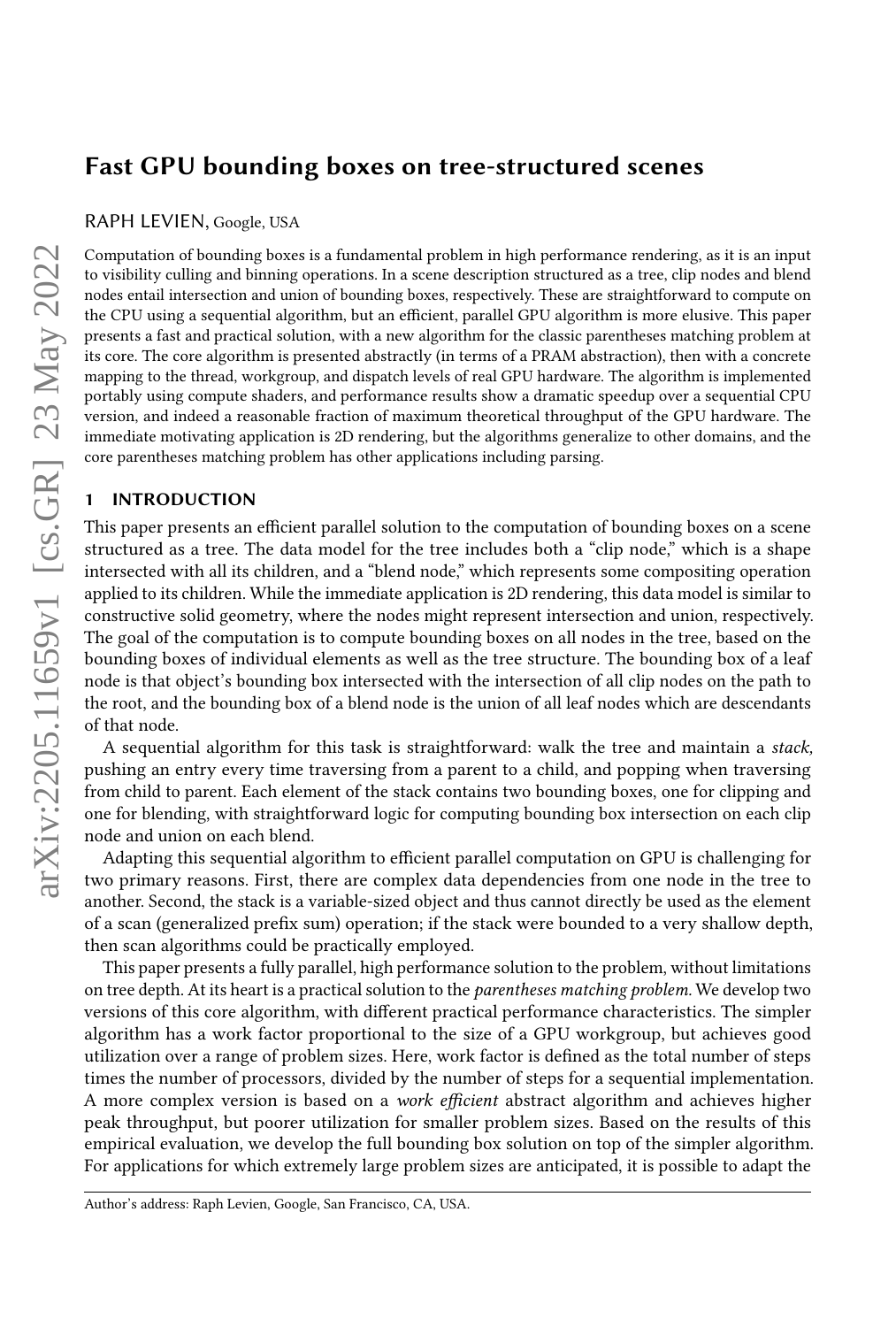work-efficient algorithm. The 2D renderer, piet-gpu, uses stream compaction, another well known application of prefix sums, to extract just the clip and blend nodes from the scene description, as opposed to having to run the algorithm on all nodes in the source scene description.

While the immediate application is computation of bounding boxes, which is important and fundamental to a variety of rendering tasks, the algorithm is stated in terms of general associative operations with identity (monoids). For example, a potential application is applying 3D transformations, as in relative orientations of bones in a rig, to a skeleton represented as a tree structure with abitrary size and depth. In addition, the parentheses matching problem itself has significant other applications including parsing, bin packing[\[Anderson et al.](#page-14-0) [1989\]](#page-14-0) and tree pattern matching[\[Plachý](#page-14-1) [and Janoušek 2020\]](#page-14-1).

# 1.1 Motivation

In many rendering applications, the most natural representation for the scene is a tree, which is more general than the usual large flat array of values. However, parallel processing of the tree structure on the GPU is challenging, and often much of the rendering task is therefore relegated to the CPU. A promising approach for efficient parallel processing of tree-structured data is a flattened representation in which a node with children is encoded as an open parenthesis, the encoding of its children, then a close parenthesis. Given this representation, the parenthesis matching problem produces a representation of the tree structure which can then be used to solve other problems such as bounding box computation. Theoretical algorithms for parentheses matching date back to the '80s but practical implementations are sparse; the only one known to the author is [\[Voetter](#page-15-0) [2021\]](#page-15-0).

The computation of bounding boxes is motivated by a desire to improve the performance of the open-source piet-gpu 2D rendering engine. A previous version required computation of bounding boxes on the CPU. The renderer performs most other rendering tasks on the GPU, using a pipeline of compute shaders, so moving bounding box computation to the GPU was a special concern. That led to exploration of whether known techniques for GPU processing of tree-structured data could be adapted to the problem of computing bounding boxes. Fortunately, such an approach does appear to be practical, and this paper describes an implementation in detail as well as characterizing its performance on a diverse selection of real GPU hardware.

## 1.2 Limitations of current state of the art

The literature on the parentheses matching problem goes back decades (at least to [\[Bar-On and](#page-14-2) [Vishkin 1985\]](#page-14-2)), but until now there is no known satisfactory solution running on actual GPU hardware. The literature falls into several categories:

- Theoretical presentations of work-efficient algorithms analyzed in terms of an abstract Parallel Random Access Machine PRAM) model but no clear mapping to an efficient GPU implementation ([\[Bar-On and Vishkin 1985\]](#page-14-2), [\[Levcopoulos and Petersson 1992\]](#page-14-3), [\[Prasad et al.](#page-14-4) [1994\]](#page-14-4)).
- Practical algorithms which run on GPU but have a work factor dependent on maximum nesting depth ([\[Hsu 2019\]](#page-14-5)).
- More limited GPU-based parsing algorithms which cannot handle arbitrary tree structure ([\[Stehle and Jacobsen 2019\]](#page-14-6)). This category also includes the use of standard generalized prefix sum algorithms with a small fixed bound on nesting depth.

Thus, the prevailing wisdom remains that parsing of arbitrary tree structured data is inherently a serial problem and must be done on CPU rather than GPU.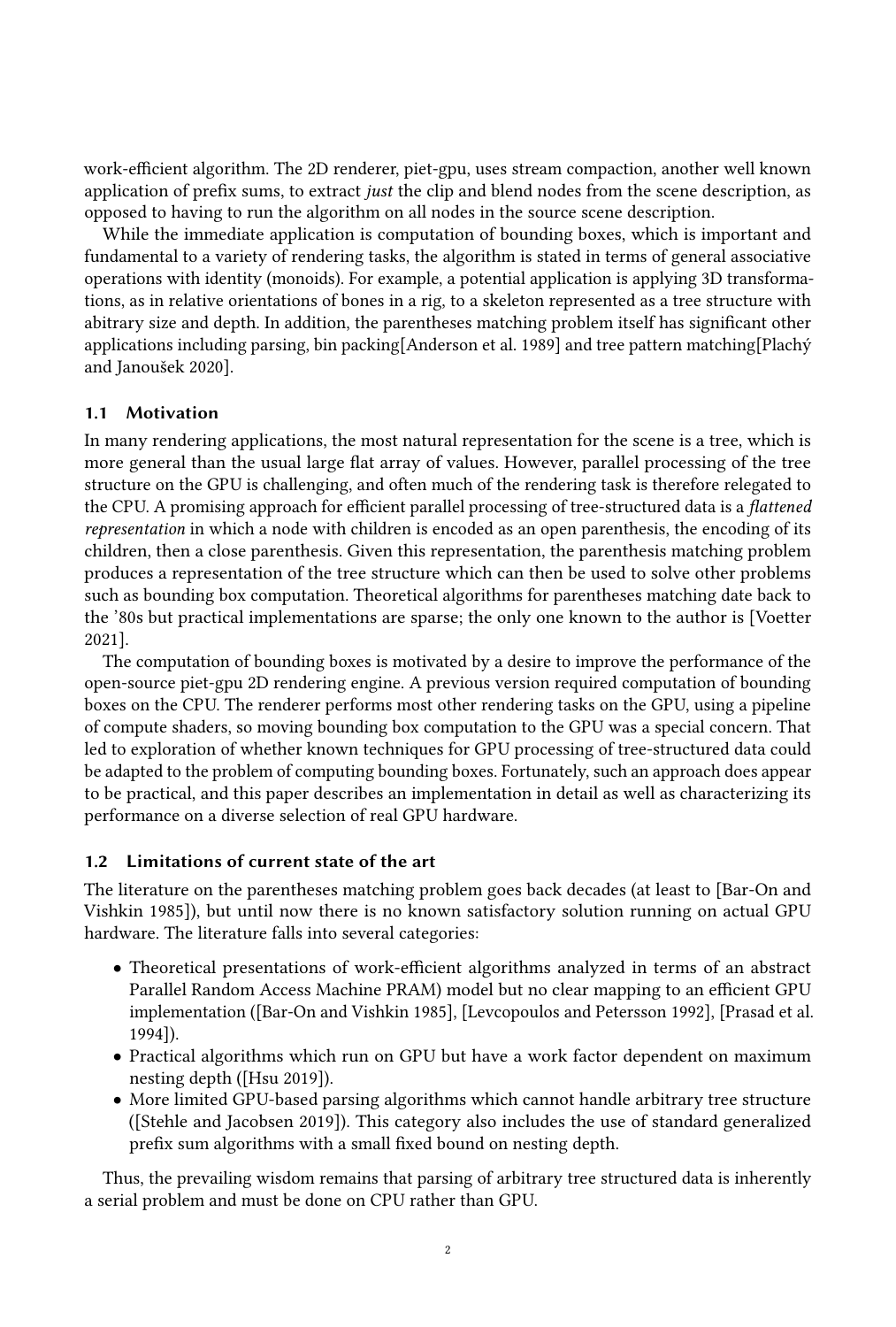## 1.3 Key insights and contributions

There are several key insights in this paper, culminating in presentation and empirical performance measurement of an algorithm that is fast and practical to implement on standard GPU hardware.

The first insight is that the parentheses matching problem can be expressed in terms of two monoids, both of which can be used to compute matches, but with different time/space tradeoffs. The first of these is the bicyclic semigroup[\[Clifford and Preston 1967\]](#page-14-7) which is cheap to compute and for which a parenthesis match can be computed using binary search, and the second is a "stack monoid" which takes more space but gives a parenthesis match in  $O(1)$  time. Either by itself can be used to derive an algorithm which is parallel but has  $O(\log n)$  work factor.

The second insight is that *interleaving* these two approaches yields a work-efficient algorithm. Further, the two approaches map well to the hierarchical structure of actual GPU hardware, in which each GPU workgroup computes one partition of the input problem. We present a simple algorithm consisting of reduction of the stack monoid (computing one stack snapshot at the beginning each partition), followed by binary search of the bicyclic semigroup to resolve matches within a partition. The second step can be done within a workgroup, using efficient shared memory. It is reasonably fast but not work-efficient.

A more complex version of the algorithm adds a third level of hierarchy: a sequence of  $k$  elements processed per thread, instead of just one as in the simpler algorithm. This technique is analogous to that used for high performance prefix sum implementations, but requires more sophistication. Stack monoid reduction is used for the smallest granularity, then binary search for the workgroup level, and then stack monoids again for finding matches across workgroup boundaries. This algorithm produces greater peak throughput, but because the run time of an individual thread is considerably longer, it is also more challenging to achieve good utilization.

Given the tree structure as computed by parentheses matching, we also present a efficient parallel algorithm for computing intersections and unions of bounding boxes, flowing data down and up the tree, respectively.

#### 1.4 Experimental methodology and artifact availability

The primary empirical claim is that the proposed algorithm is fast on standard GPU hardware. To demonstrate this claim, we run the code on an AMD 5700 XT as Vulkan compute shaders. The test consists of a random sequence of parenthesis. The GPU time is measured with Vulkan and Metal timer queries.

All software is available on GitHub with a permissive Apache 2 open source license<sup>[1](#page-2-0)</sup>. The infrastructure for running and measuring compute shader performance is cross-platform and runs on Metal and Direct3D 12 as well as Vulkan.

#### 2 THE PARENTHESES MATCHING PROBLEM

The classical version of the parentheses matching problem is, for every index in the source string, find the index of the corresponding matching parenthesis. This paper actually considers a stronger version of the problem: for every closing parenthesis, find the index of the matching open parenthesis. But for every opening parenthesis, find the index of the immediately enclosing opening parenthesis. It is straightforward to reconstruct the traditional version, but the converse is not true.

One statement of the problem is as a simple sequential program which uses a stack, as shown in Figure [1.](#page-3-0)

We will compute as intermediate results snapshots of the stack at step  $i$ , in other words the value of the stack variable during iteration of the sequential algorithm. An appealing quality of this

<span id="page-2-0"></span> $1$ https://github.com/linebender/piet-gpu, particularly the stack test in the tests subdirectory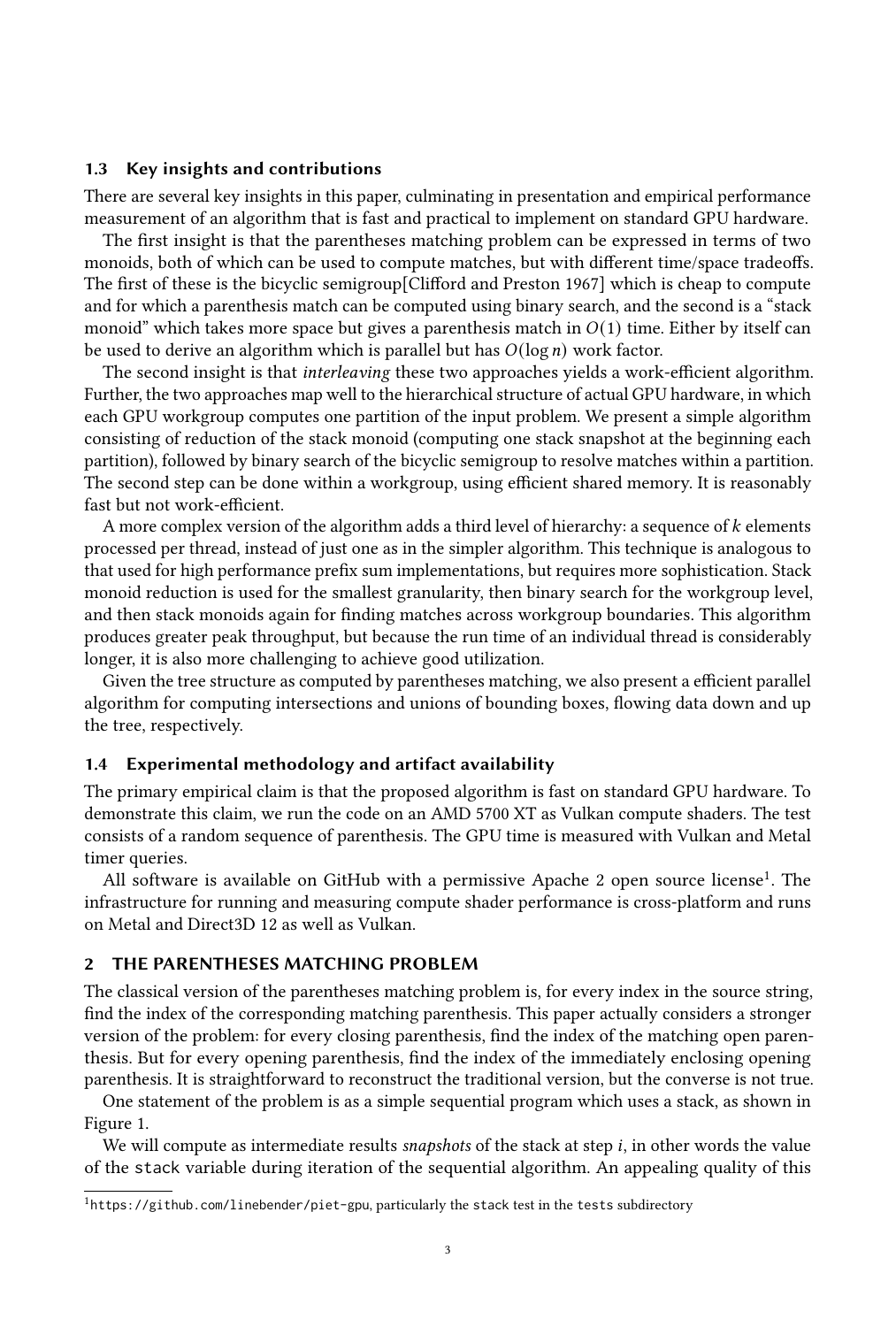```
stack = [-1]for i in range (len(s)):
    out[i] = stack[len(state) - 1]if inp[i] == '(':stack . push ( i )
    elif inp[i] == ')':
        stack . pop ()
```
Fig. 1. Sequential algorithm for parentheses matching

specific formulation of the parentheses-matching problem is that all stacks can be recovered from the output, just by repeatedly following references until the root is reached (here represented by a value of -1).

# 3 THE BICYCLIC SEMIGROUP

The theoretical derivation of the algorithm relies heavily on the bicyclic semigroup, actually a monoid, which is known to model the balancing of parentheses. An element of the bicyclic semigroup Bic can be represented as a pair of nonnegative integers, with  $(0, 0)$  as an identity and the following associative operator (associativity and other properties are given in [\[Clifford and Preston 1967\]](#page-14-7)):

$$
(a, b) \oplus (c, d) = (a + c - min(b, c), b + d - min(b, c))
$$

An open parenthesis maps to  $(0, 1)$  and a close parenthesis maps to  $(1, 0)$ . We will overload the function  $\text{Bic}(s)$  over a string to result in the  $\oplus$ -reduction of this mapping applied to the elements of the string; thus Bic('))()(') = (2, 1). We will use slice notation on strings;  $s[i..j]$  represents the substring beginning at index  $i$  of length  $j - i$ .

The bicyclic semigroup gives rise to an alternate definition of the parentheses matching problem. In particular, parenmatch(s)[j] is the maximum value of *i* such that  $\text{Bic}(s[i..j])$ .  $b = 1$ . This is one less than the minimum value such that the *b* field is 0. Note that  $Bic(s[i..j])$ . *b* is monotonically increasing as *i* decreases.

#### 4 THE STACK MONOID

Another related monoid is the stack monoid, which is a sort of hybrid of the bicyclic semigroup and the free monoid (which can be defined as sequences of arbitrary values). Essentially, rather than just counting the number of stack pushes, it contains the actual values pushed on the stack.

Like the bicyclic semigroup, the stack monoid can be represented as a 2-tuple. The first element in the tuple is the number of unmatched closing parentheses, the same as the bicyclic semigroup. The second element is a sequence of values corresponding to unmatched open parentheses, as opposed merely to their count as in the bicyclic semigroup. In the context of this paper, those values are typically the indices, though the monoid is free in that it can be defined over any sequence element type.

The empty stack monoid is  $(0, []$ . The value corresponding to an open parenthesis with associated value x is  $(0, [x])$ , and the value corresponding to a close parenthesis is  $(1, []$ . The combination rule is as below:

$$
(a_0, l_0) \oplus (a_1, l_1) = (a_0 + a_1 - \min(|l_0|, a_1), l_0[ \dots \max(0, |l_0| - a_1)] + l_1)
$$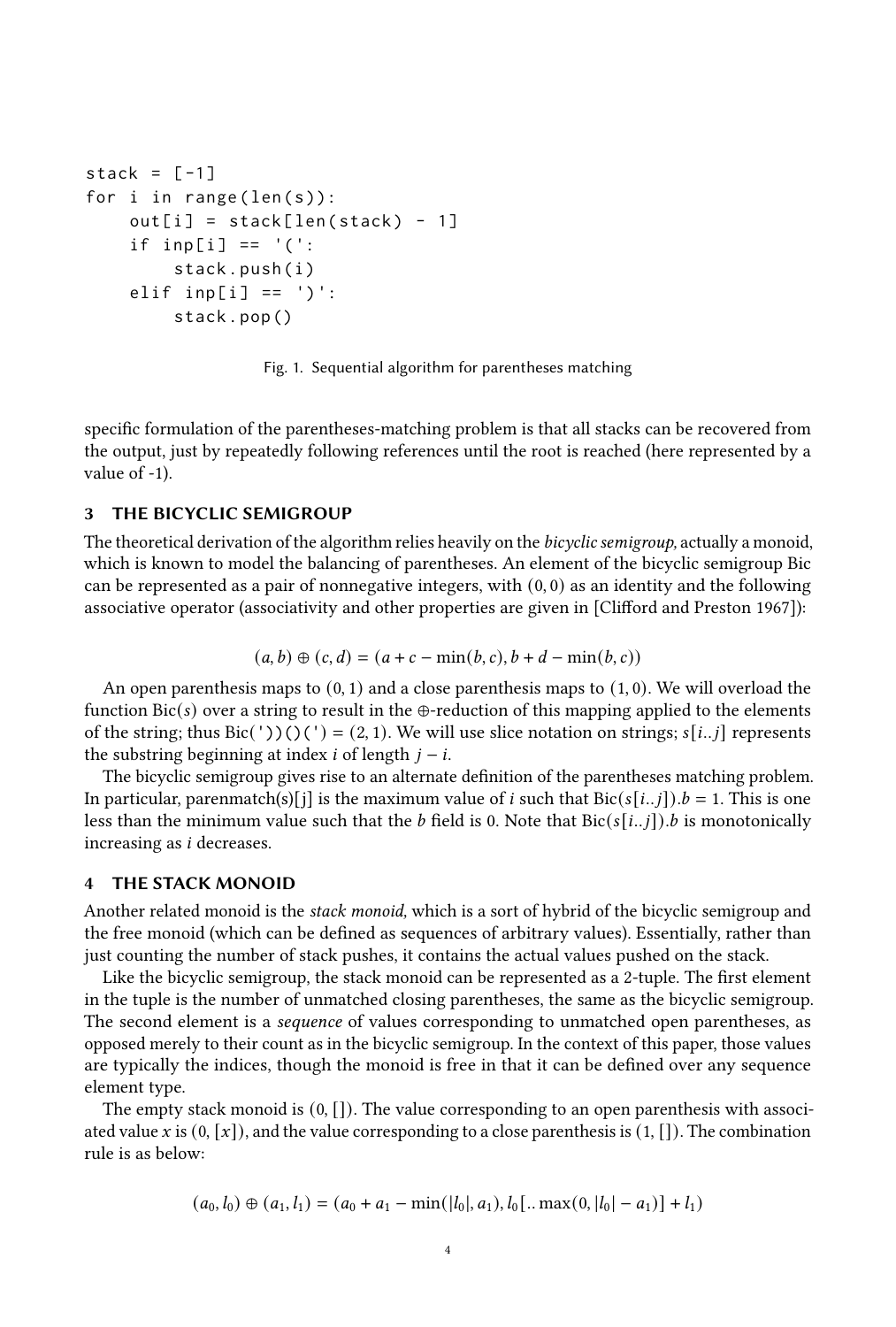Like the bicyclic semigroup, the stack monoid lends itself to a straightforward definition of the parenthesis matching problem. A reduction of the stack monoid over a prefix of the input represents a snapshot of the stack, as computed by the sequential algorithm, up to the end of that slice. The result of the parentheses matching algorithm is then the top of the stack at each step.

The parenthesis match value at  $j$  is the topmost value of stack snapshot taken at position  $j$ . Here we use  $enum(s)$  to represent the enumeration of the indices of the sequence s, for example, *enum*('))(') is the sequence  $[(0, ')'), (1, ')'), (2, '(')].$ 

$$
parentmatch(s)[j] = last(Stk(enum(s)[..j]))
$$

The  $k$ -suffix of the stack monoid is simply the last  $k$  values.

The storage required by a single stack monoid value is unbounded, but that does not preclude efficient implementations. In particular, the combination of two values of size  $k$  can be done in-place by 2k processors in one step. This result generalizes to combination of a vector of values, which can be represented as a stream compaction.

When a sequence containing only unbalanced close parentheses (and no unbalanced open parentheses) is appended to a first sequence, the resulting stack monoid is a prefix of that of the first sequence. Stated more formally:

$$
rev(Stk(enum(s)[i_0..i_2]))[k] = rev(Stk(enum(s)[i_0..i_1]))[k+j]
$$

where  $\text{Bic}(s[i_1..i_2]) = (j, 0)$ 

The significance of this relation is that, given the value of the Bic monoid and a materialized stack slice, it is possible to compute a parenthesis match in  $O(1)$  time, as a simple lookup. In cases where Bic( $[s_1..i_2]$ ) has a nonzero .b, the match is found within the slice  $s[i_1..i_2]$ ; a general matching algorithm will look up the match inside the slice if  $b \neq 0$ , and use .a to index into a stack monoid value in  $s[i_0..i_1]$  when  $b = 0$ .

#### 5 CORE PARENTHESES MATCHING PARALLEL ALGORITHM

The core parallel algorithm is a binary search over the bicyclic semigroup. That algorithm by itself is fully parallel and reasonably efficient; it has a work factor of  $O(\log n)$  for the binary search. This algorithm is based on [\[Bar-On and Vishkin 1985\]](#page-14-2) with some refinement; the separate parentheses balance computation and MIN-LEFT/MIN-RIGHT phases of that algorithm are combined into a single monoid (the bicyclic semigroup), which is both faster since it's a single pass and also more easily generalizable to other monoids.

As an initial step in running this algorithm, a binary tree of bicyclic semigroup values is constructed; this is the same as the up-sweep phase of a standard parallel prefix sum implementa-tion[\[Blelloch 1990\]](#page-14-8). Specifically, the leaf nodes of the tree are defined by  $tree[0][i] = \text{Bic}(s[i])$ , and parent nodes by the relation  $tree[j + 1][i] = tree[j][2i] \oplus tree[j][2i + 1]$ . Construction of this tree takes lg *n* steps, and the tree itself requires storage of  $2n - 2$  bicyclic semigroup elements.

Then, for each index  $i$ , the algorithm shown in Figure [2](#page-5-0) searches the tree for a parentheses match. On termination, *i* contains the smallest value such that  $\text{Bic}(s[i..i_1])$ .  $b = 0$ , thus  $i-1$  is the solution to the parentheses matching problem.

Operation of the algorithm is illustrated in Figure [3.](#page-6-0) Here,  $i_1$  is 14 (of a 16 element sequence), and the final value of *i* is 4, indicating that  $\text{Bic}(s[4..14])$ .  $b = 0$  but  $\text{Bic}(s[3..14])$ .  $b = 1$ . There is an upward scanning pass followed by a downward scanning pass. At each level, one node from the tree is examined. If combining that node with  $b$  would preserve  $b = 0$ , it is incorporated (and  $i$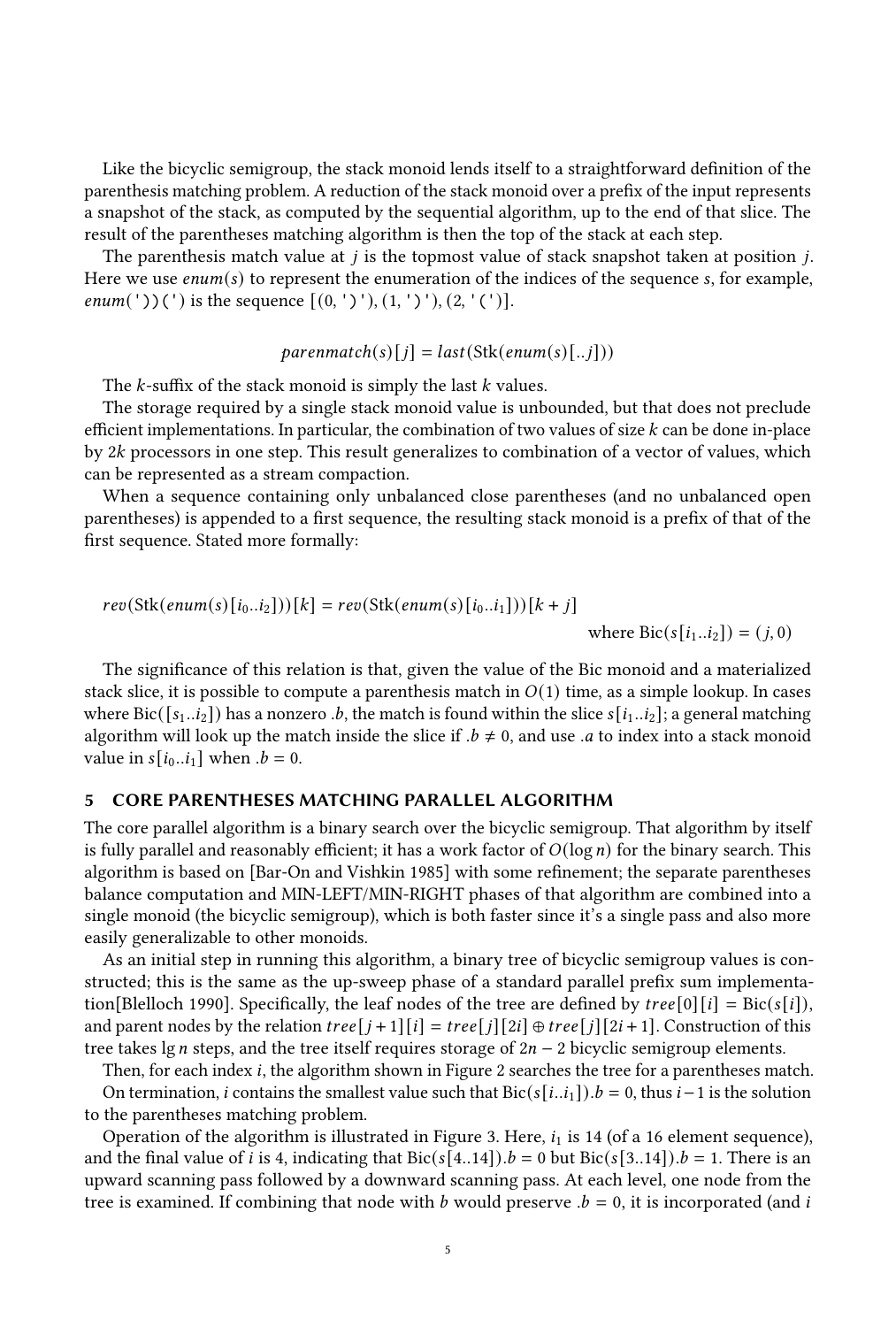```
i \leftarrow i_1p \leftarrow (0, 0)j \leftarrow 0while j < \lg w do
     if i bitand 2^j \neq 0 then
           q \leftarrow tree[j][\lfloor i/2^{j} \rfloor - 1] \oplus pif q.b = 0 then
                p \leftarrow qi \leftarrow i - 2^{j}else
                break
          end if
     end if
     i \leftarrow i + 1end while
if i > 0 then
     while j > 0 do
          j \leftarrow j - 1q \leftarrow tree[j][\lfloor i/2^{j} \rfloor - 1] \oplus pif q.b = 0 then
               p \leftarrow qi \leftarrow i - 2^{j}end if
     end while
end if
```
Fig. 2. Core parallel matching algorithm

adjusted to point to the beginning of the range covered by the node), otherwise it is rejected. Nodes incorporated are marked with a circle, nodes rejected by an X.

This binary search takes  $2 \lg n$  steps in the worst case. Thus, while the algorithm is highly parallel, it is not considered work-efficient in a theoretical sense.

## 6 PARALLEL BOUNDING BOXES

With the tree structure fully computed as a parenthesis match value for every element in the input, we can now solve the bounding box problem.

First, the data dependencies between the clip and blend components of the problem suggest a two-pass approach. In the first pass, clips are computed, assigning each leaf node a clipped bounding box. In the second pass, blends are computed as a union of clipped bounding boxes. Both passes require the tree structure and use parentheses matching, but otherwise the details are different.

## <span id="page-5-1"></span>6.1 Clips; intersections

The definition of the clip problem is: each leaf node is assigned the intersection of its inherent bounding box and the clip nodes above it in the path to the root. This is actually fairly similar to the definition of (inclusive) prefix sum, where each element is assigned the sum of its own value and the sum of all values preceding it. The difference is in the "precedes" relation. In the case of prefix sum, it is a simple comparison of array indices. In the case of clipping, it is a parent relationship in the tree.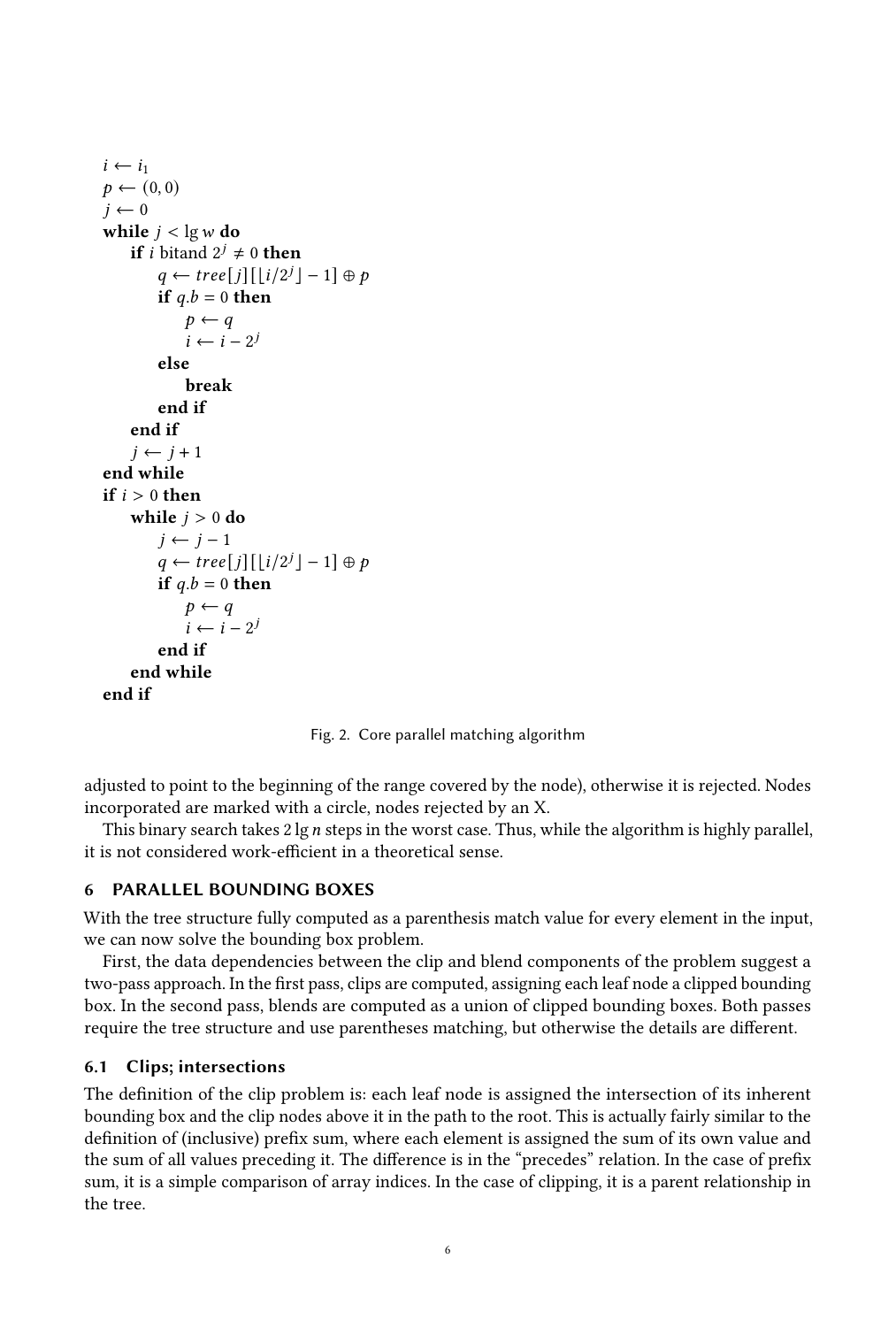<span id="page-6-0"></span>

Fig. 3. Binary tree search for matching parentheses

Fortunately, the algorithm can be adapted. Each node (represented as an open parenthesis in the flattened representation) has an associated link field, which is initially just the parent for each open parenthesis and null otherwise. On each the algorithm updates the bounding box and link state according to the following rules:

```
if link[i] \neq null then
```

```
bbox[i] \leftarrow intersect(bbox[i], bbox[link[i]])
link[i] \leftarrow link[link[i]]
```
#### end if

One simple way to understand this algorithm is that before step  $i$ , the bounding box is the intersection of a chain of  $2^i$  parents, and link points to the ancestor  $2^i$  levels up the tree. After the step, the two chains each of length  $2^{i}$  are combined, resulting in a chain of length  $2^{i+1}$ .

## 6.2 Blends; unions

Blends are upward flow of data in a way that clips are downward, so the problems are duals in a way, but the algorithm is different. Unlike the clip case where the parent relationship results in a linear chain, blends require merging of data, requiring a different approach.

Fortunately, "all descdendant nodes" is relatively easy to express in a flattened tree representation; it's a consecutive slice of nodes from the first descendant to the last, or in other words all array indices from that of the open parenthesis of the blend node to the close. After running the parentheses matching algorithm, both values are available at the close parenthesis for the blend group.

Taking the union of bounding boxes in a contiguous slice is also a straightforward algorithm that can be computed in parallel in  $O(log n)$ . First, a balanced binary tree of bounding box unions is constructed, following exactly the same structure as the construction of the Bic values. Second, the start-to-end union is computed from those values, at most  $2 \lg n$  operations. In fact, the same logic can be used as the algorithm in Figure [2,](#page-5-0) and in fact these passes can be fused.

## 7 SIMPLE GPU PARENTHESES MATCHING ALGORITHM

In this section, we describe a simple adaptation of the parentheses matching algorithm to GPU which is not strictly work-efficient, but is practical in many circumstances, especially if the problem is small or if the costs associated with code complexity are significant. For simplicity, it is presented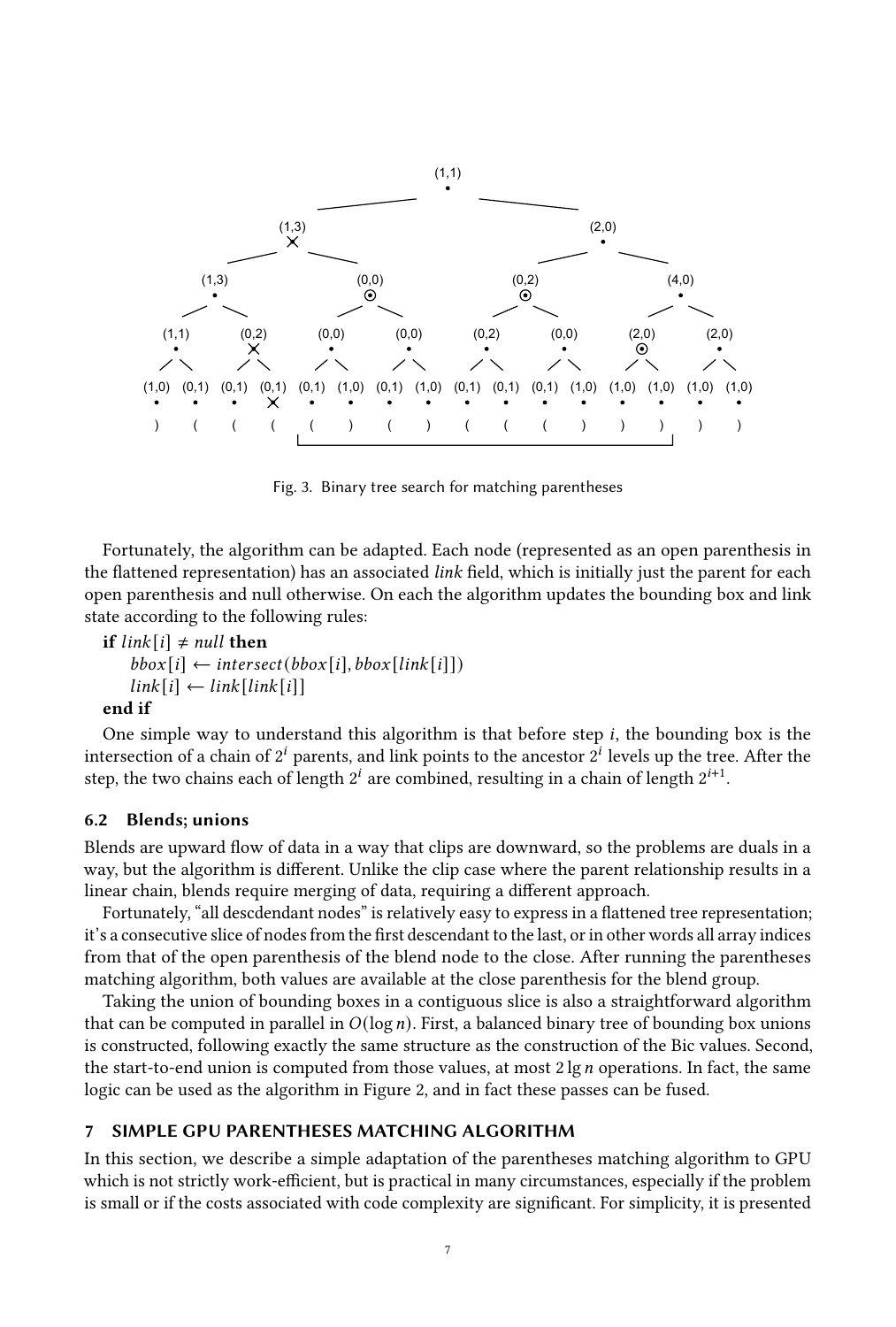as two dispatches, effective up to a problem size of  $w^2$ , where  $w$  is the size of a workgroup (a typical value for workgroup size is 1024 on standard GPU hardware).

## 7.1 Stack slices

The first dispatch computes slices of the stack, with each workgroup computing a partition of  $w$ values. More precisely, each workgroup computes  $Stk(enum(s)[p..p + w])$ , where p is the start of the partition, in this case  $w \cdot i$ .

This dispatch is very simple. We do a partition-wide reverse scan of the bicyclic semigroup on the mapping of the input elements, followed by a simple stream compaction step: the index is written if the .a of the scan of all following elements is zero, and the memory location to write is derived from the  $\cdot b$  value of that scan.

In more detail, for each index *i* covering the input, index  $p + i$  is written to the output at location Bic( $s[\rho, \rho + w]$ ).  $b - \text{Bic}(s[\rho + i, \rho + w])$ . *b* if the element is an open parenthesis and Bic( $s[p + i + 1..p + w]$ ). $a = 0$ . For example, in the sequence ')(()(', the result of the reverse scan of the bicyclic semigroup is  $[(1, 2), (0, 2), (0, 1), (1, 1), (0, 1)]$ , and the predicate is true at indices 1 and 4, representing the two unmatched open parentheses. The .b values at these indices are 2 and 1, respectively, resulting in 1 being written to output slot 0 and 4 being written to output slot 1.

In this simpler variant, each thread handles one element, and a simple Hillis-Steele scan<sup>[\[Hillis](#page-14-9)</sup>] [and Steele 1986\]](#page-14-9) is used to compute the scan of the bicyclic semigroup.

## 7.2 Main matching pass

The second dispatch performs the main parentheses-matching task, resolving all matches within the partition, and also using the stack slices generated by the previous dispatch for the rest. Each workgroup handles one partition independently, performing the following steps sequentially (separated by workgroup barriers).

- Materialize the stack for the prefix of the input up to the current partition. This results in the w-suffix of Stk( $enum(s)[..p]$ ) in workgroup-shared memory. It consists of a reverse Hillis-Steele scan of the bicyclic semigroups produced in the previous step (up to *i*), followed by stream compaction which is a per-element binary search of the  $.b$  values for the stack value.
- Compute a binary tree of the bicyclic semigroup from the elements in the partition. This is a simple up-sweep as described by [\[Blelloch 1990\]](#page-14-8). This binary tree requires storage of  $2w - 1$ bicyclic semigroup elements in shared memory storage, and  $\lg w$  steps.
- For each element *j*, find the least value *j* such that  $\text{Bic}(s[p + i..p + j]).b = 0$ , searching the binary tree in an upwards then a downwards pass. The algorithm is very similar to that given in [\[Bar-On and Vishkin 1985\]](#page-14-2).
- If  $i > 0$  then the match is found within the partition, and  $p + i 1$  is written to the output. If  $i = 0$  then the match is in outside the partition, and the Bic( $s[p..p + j]$ ). *a* is used to index into the stack as materialized in the first step.

## 8 WORK-EFFICIENT PARENTHESES MATCHING ALGORITHM

In a PRAM model, a simple Hillis-Steele scan over  $n$  elements consists of  $n$  processors running  $\lceil \lg n \rceil$  steps. Thus, it has a work factor of  $\lceil \lg n \rceil$  compared to the sequential algorithm running in  $O(n)$  steps on one processor.

There are a number of work-efficient variations of the basic Hillis-Steele scan. The most straightforward to implement on GPU is for each thread to process  $k$  elements sequentially, amortizing the logarithmic cost over these k elements. In a PRAM model,  $n/k$  processors each take  $O(\lg(n/k))$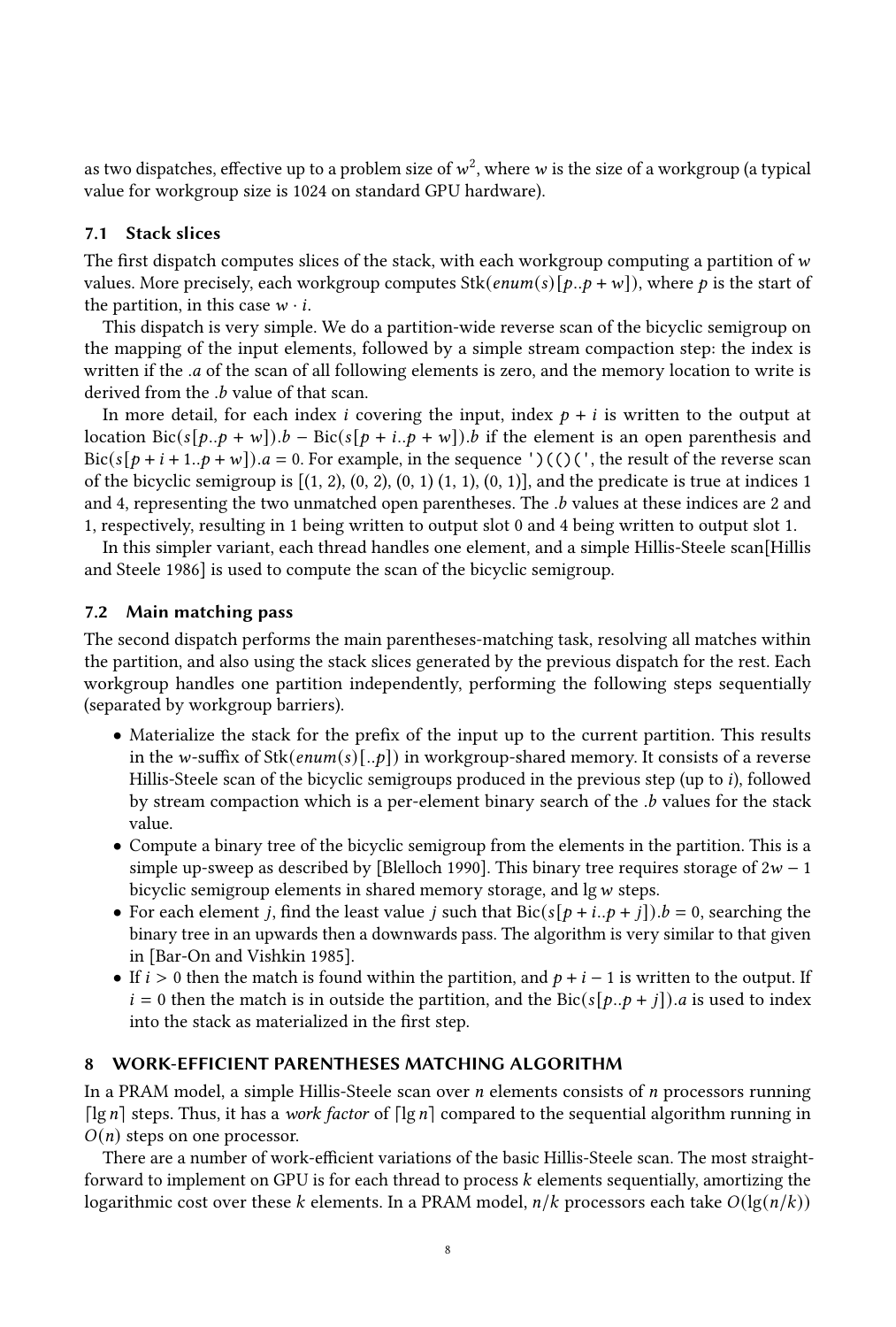steps, which is work-efficient when  $k \geq logn$ . See [\[Harris et al.](#page-14-10) [2007\]](#page-14-10) and [\[Sengupta et al.](#page-14-11) [2008\]](#page-14-11) for more discussion of efficient GPU implementation of scan.

#### 8.1 Work-efficient stack slices

The work-efficient version of the algorithm for producing stack slices is straightforward, and based on standard techniques. We will present it in a bit of detail, as other parts of the algorithm will use similar techniques.

Recall that production of a stack slice is a stream compaction based on a reverse scan of the bicyclic semigroup. The standard work-efficient algorithm for scan is for each thread to process  $k$  elements; this way the cost of the Hillis-Steele scan is amortized over  $k$ . On an actual GPU, each workgroup will have  $w$  threads, so will end up processing  $wk$  elements. An argument for the optimality of that approach on an EREW (exclusive read, exclusive write) PRAM is given at the end of section 1.2 of [\[Blelloch 1990\]](#page-14-8).

Applying that technique, the first step is for each thread to do a sequential reduction of the bicyclic semigroup for  $k$  elements. Then a standard (reverse) Hillis-Steele reduction over the resulting  $w$  elements, which takes lg  $w$  steps. Lastly, each thread does a sequential walk (also in reverse), starting with the exclusive scan value. At each step, the value is written if the . field of the bicyclic semigroup is 0, and the location is determined from the .b field.

The change to the shader code compared to the  $k = 1$  case is modest, and the speedup is significant, contributing to a speedup of over 2.5 for peak throughput (see section [11\)](#page-10-0).

#### 8.2 Work-efficient matching

The work-efficient matching algorithm also processes k elements per thread. Significant attention to detail is required to ensure that sequential iteration over each of these  $k$  elements is  $O(1)$ , in addition to tree build and tree search stages which are  $O(\log w)$ .

The key steps of the algorithm are outlined as follows (with the reader referred to the commented source code for a more complete presentation):

- (1) Reduction of the stack monoid for the prefix preceding this partition. This computes the same stack monoid reduction as in the  $k = 1$  case, and is also a stream compaction. In the input stage, each thread processes  $k$  input stack monoids, resulting in a segment of subsequences. A bitmap records for each input whether it contributed any unmatched open parentheses. The segments with nonzero bitmaps are placed in a linked list data structure (computed as scan of the max operation). Next, a reverse scan of the bicyclic semigroups, one value per segment. In the output stage, each thread is resposible for generating  $k$  values. The first value is determined by binary search of the scan result, and successive values are determined by iteration: walking backward through the subsequence from the input monoid until the beginning, then finding the previous nonempty subsequence from the same segment (using the bitmap to identify nonempty subsequences), then following the linked list structure. Each of these queries is  $O(1)$ .
- (2) Building a binary tree of bicyclic semigroup. This the same as the  $k = 1$  case, except that each value is a reduction over  $k$  input elements. This stage also builds a bitmap for each sequence of  $k$  input elements, with a 1 bit for each unmatched open parenthesis in the sequence.
- (3) Two binary searches of that tree. The first begins at the first element in the sequence of  $k$  input elements processed by the thread. The second begins at the first unmatched open parenthesis in that sequence. The results of these latter searches induces a linked list structure; walking them backwards reconstructs all stack snapshots at multiples of  $k$  elements.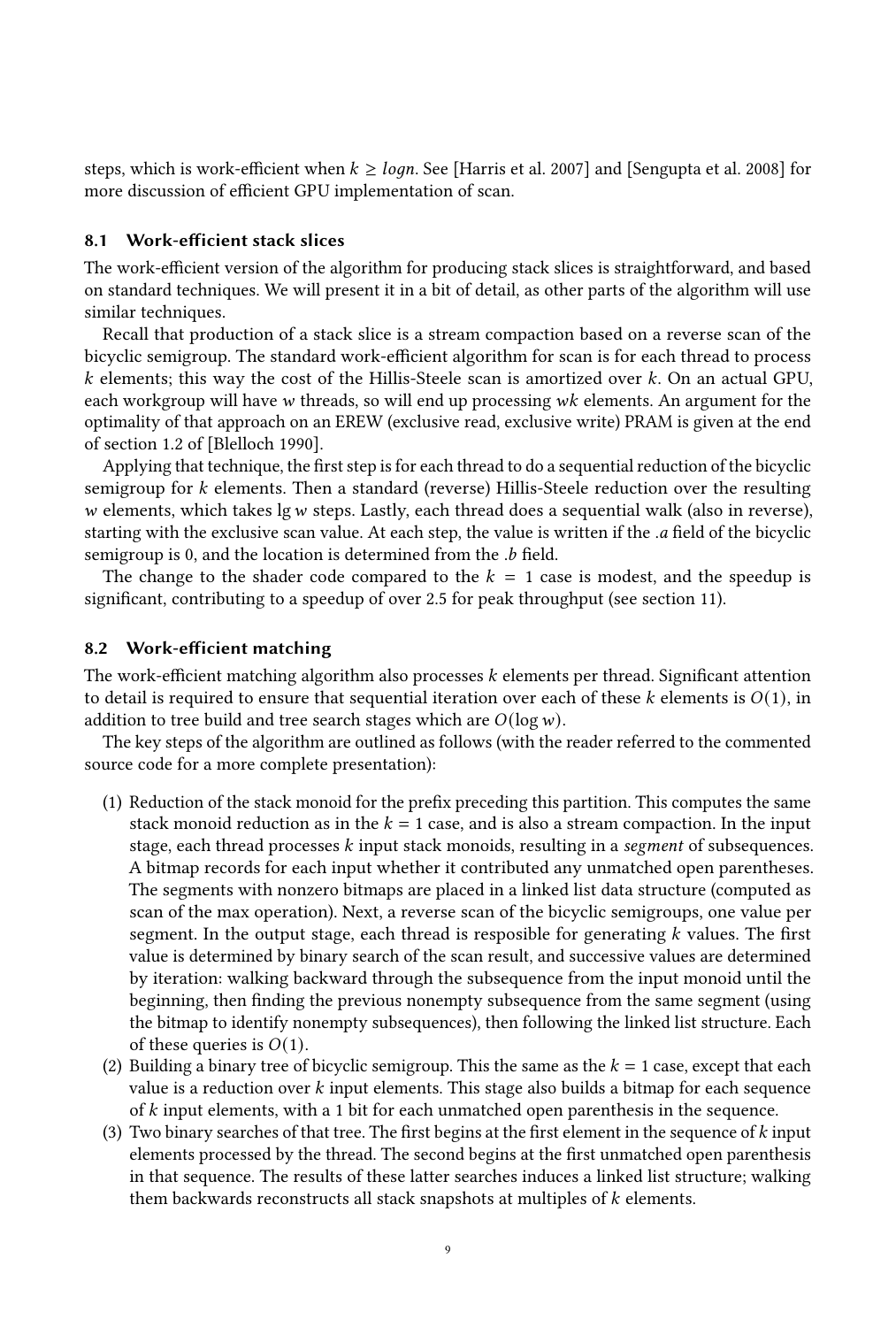(4) Production of parentheses match output. This is a sequential iteration over  $k$  elements as well. Maintain an index which might reference a location in the partition, or an index into the prefix stack monoid (the code uses negative values to represent the latter case). This index is initially the result of the first binary search. Also maintain a local stack, initially empty. At each step, if the stack is nonempty, output that value. If empty, use the index to resolve a match value (reading from the prefix stack monoid if outside the partition). Then process the input element. If an open parenthesis, push its index onto the stack. If a close parenthesis, use the hierarchy of previous computations to resolve the next element: if there are nonzero bits remaining in the bitmap (as computed in step 2), use those; otherwise, if the index is in the partition, follow the linked list link as computed in step 3, and lastly, if outside the partition, decrement the index so it references the next element down in the prefix stack monoid.

## 9 GPU IMPLEMENTATION OF CLIPPING AND BLENDING

As with parentheses matching, the basic algorithms for clipping and blending can be adapted to GPU. As in the pure parentheses matching algorithm, there are two dispatches. The first dispatch computes a stack slice, including bounding boxes as well as indices of the corresponding open parentheses. The second dispatch is very much like the abstract PRAM version, running over a partition of one workgroup, and referencing stack slice values computed by the first dispatch to resolve matches falling outside that partition.

To understand the additional steps for the first dispatch, consider the sequential algorithm. When pushing an open parenthesis, compute the intersection of the bounding box associated with that parenthesis (clip node) with the current top of stack, and push that so that it becomes the new top of stack. Otherwise the algorithm is unchanged. It should be clear then that the bounding boxes in the resulting stack slice are the inclusive scan of bounding boxes in the input, over the bounding box intersection monoid. A partition-wide scan is straightforward to implement in a GPU compute shader.

The second dispatch again follows the same structure as the pure parentheses matching case, with additional logic for bounding boxes. The first stage is reading and combining the partition-wide stack slices as produced by the first dispatch. A scan of Bic values read from the input results in stack slices that are represented in the stack snapshot at the beginning of the current partition. Each nonempty slice contributes a "top of stack" bounding box value, which, thanks to the scan of the previous dispatch, is the intersection of the input bounding boxes in that slice. An exclusive scan of those per-partition bounding boxes, combined (intersected) with the values read from the slices, fully reconstructs the stack snapshot, where each resulting element is the intersection of the that element's input bounding box and that of all its parents.

Note also that if the stack depth is limited to the partition size, a simpler approach can be used: read in all elements as in the pure parentheses matching case, then do a simple intersection scan over the resulting reconstructed stack. However, the version with essentially unbounded stack depth is only a bit more complicated and should have roughly the same performance.

At that point, after parallel computation of the intra-workgroup parentheses matching problem, the parallel algorithm presented in Section [6.1](#page-5-1) for bounding box intersection is run within the workgroup, with one modification. Instead of computation simply terminating when the parent link references outside the workgroup (this would be the root of the tree), it is resolved to an entry in the stack, and that value is intersected with the intra-workgroup value.

The strategy for union is very similar. The scans over the stack slices in the first dispatch and the stack reconstruction stage of the second dispatch are run in reverse, as union data flows up the tree rather than down it. Similarly, the intra-workgroup algorithm is run, and for close parentheses that match open parentheses outside the workgroup, the Bicvalue is used to select a stack value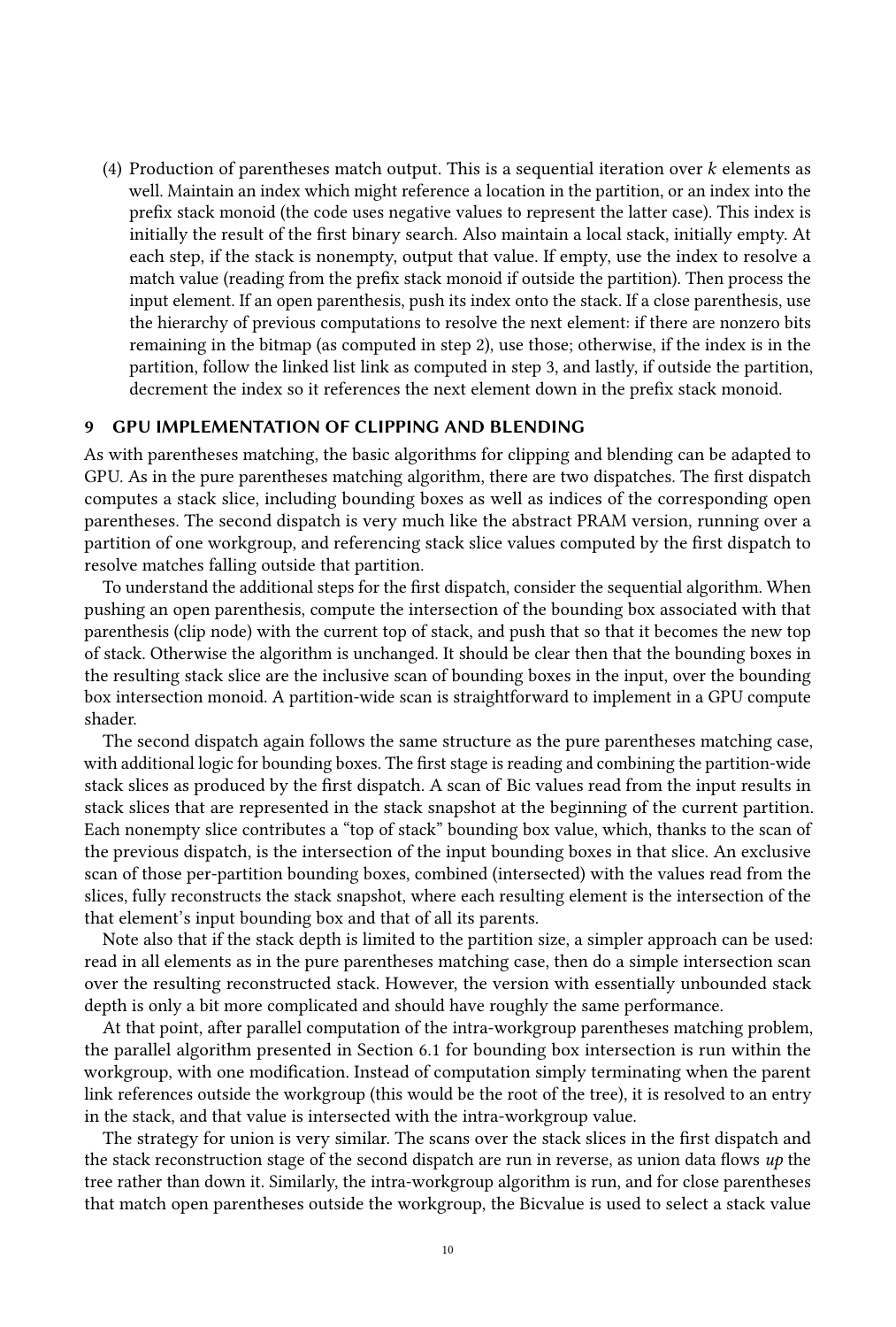that includes the union of all bounding boxes back to that corresponding open parenthesis, which is then combined with the intra-workgroup value.

The union algorithm produces a result at the close parenthesis element of the flattened representation. For further processing it might be more useful to store it at the array entry corresponding to the open parenthesis. This can be done with a random-access memory write, and the index of the open parenthesis is readily available as the result of the parenthesis matching step.

#### 10 PORTABLE COMPUTE SHADERS

A goal of this work was to develop an algorithm that could be run efficiently and reliably on a wide range of GPU hardware. To this end, we avoided constructs that would pose problems, such as inter-workgroup communication. We also implemented the algorithm on the piet-gpu-hal infrastructure, which runs compute shaders on multiple back-ends, currently Vulkan, Metal, and Direct3D 12.

Our portability layer provides an abstraction over the multiple APIs available for submitting compute jobs to the GPU. The compute shaders are written in GLSL, and compiled to SPIR-V intermediate representation for the Vulkan back-end, as well as translation to HLSL and Metal Shading Language using the standard open-source spirv-cross tool for use on Direct3D 12 and Metal, respectively. All shader translation is done ahead of time, for minimal runtime overhead at execution time. The test executable is approximately 1.5 megabytes and requires no additional runtime dependencies aside from the GPU interface provided by the operating system.

The infrastructure allows for runtime query of specific GPU capabilities beyond a baseline set, so different permutations of shaders can be selected for performance or compatibility reasons. Even so, the final implementation of this algorithm was written with compatibility in mind, using workgroup shared memory for communication between threads, and not relying on subgroups or memory barriers, both of which can pose portability challenges.

## <span id="page-10-0"></span>11 PERFORMANCE RESULTS

In this section we present and analyze performance results for both parentheses matching in isolation, and also the full bounding box computation, on a representative variety of GPU hardware, as well as a comparison to a scalar CPU implementation. For parentheses matching, we examine the tradeoff between the simpler  $k = 1$  solution and the more complex, theoretically work-efficient version, showing the latter only superior for large problem sizes.

In all cases, the input problem is randomly generated, with "push" and "pop" operations equally probable unless it would cause a stack underflow; the resulting stack depth is roughly proportional to the square root of the problem size. These implementations are insensitive to stack depth (measured performance with limited stack depth is within measurement error of the data presented).

For GPU measurements, the timings presented are from timer queries provided by the GPU infrastructure. Actually launching a sequence of dispatches incurs additional overhead, but the assumption here is that this overhead would be amortized with additional processing either upstream or downstream of the bounding box computation. The CPU measurements are simple elapsed time.

Where possible, the clock frequency of the GPU was stabilized for performance measurement purposes. On the AMD Radeon 5700 XT, the clock frequency was manually set to very near 2GHz using manufacturer-provided software. On the Nvidia GTX 1080, the "prefer performance" setting was enabled in the manufacturer-provided control panel. No comparable setting was needed on the Apple M1 Max or Intel HD 630, as performance was consistent even without explicit setting. The Vulkan graphics API was used in most cases, with the exception of Apple hardware which used Metal. Our infrastructure layer supports Direct3D 12 as well; performance results are essentially identical to Vulkan, so are not presented here separately.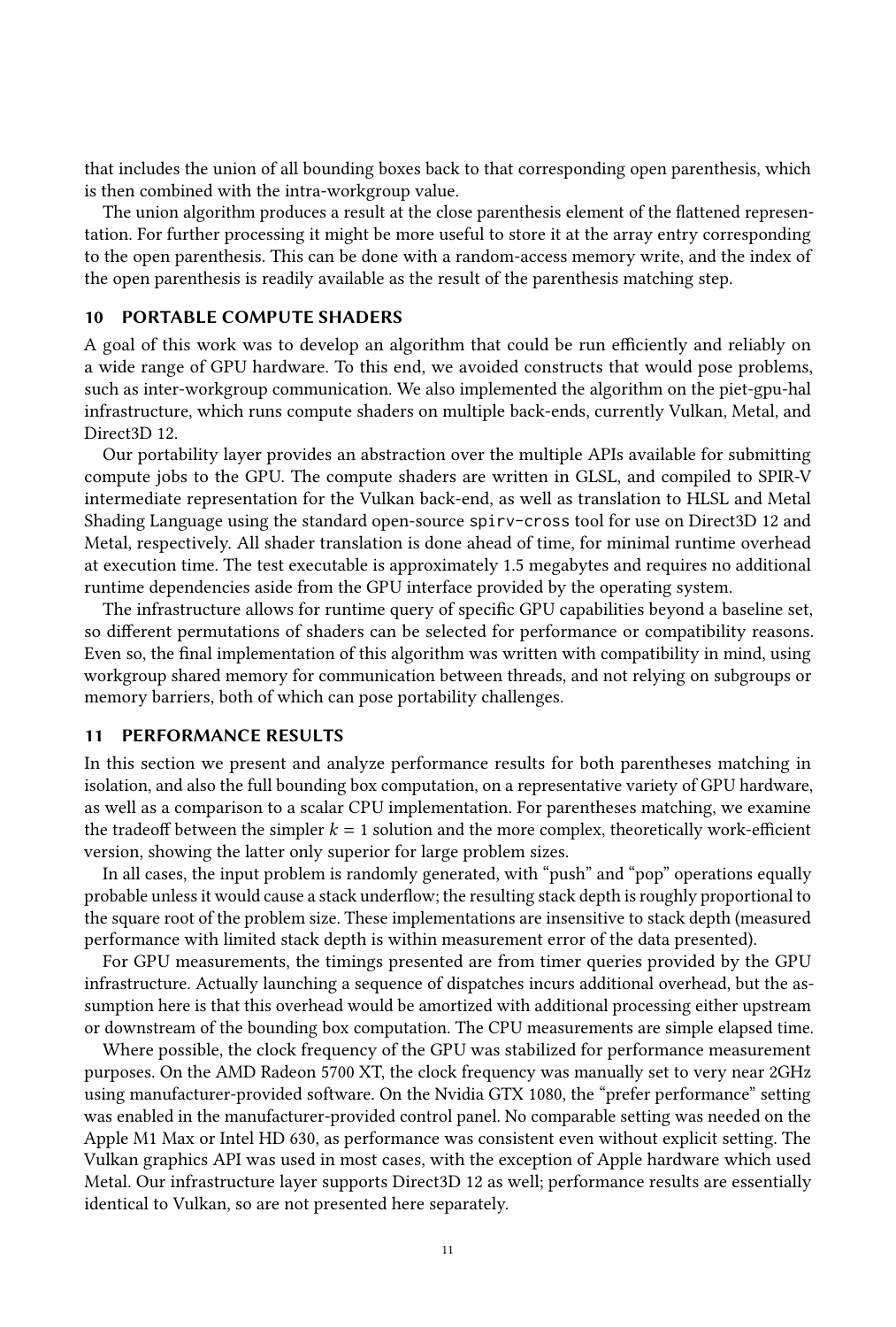<span id="page-11-0"></span>

Fig. 4. Parentheses matching, AMD 5700 XT, Apple M1 Max, Intel HD 630

## 11.1 Parentheses matching performance

The first major performance experiment is to characterize the effect of  $k$  on parentheses matching performance, particularly the extent to which increased code complexity of the  $k > 1$  variant degrades performance. We measured this on three representative GPU devices: AMD Radeon 5700 XT, Apple M1 Max, and Intel HD Graphics 630, each paired with a corresponding CPU (AMD 5950, Apple M1 Max CPU, and i7-4770K, respectively). The results are summarized graphically in Figure [4.](#page-11-0)

There are a number of relevant observations from these measurements. Small problem sizes are dominated by the dispatch overhead, and utilization of GPU processor threads is poor. This is unsurprising, as if there are more processors than elements in the problem, some processors will have no work to do. Even so, we found that the GPU consistently outperformed the CPU for moderate sized to larger inputs; the typical threshold was  $2^{12}.$ 

Similarly, the optimum value for  $k$  depends strongly on problem size. The above-mentioned utilization problem becomes worse by a factor of  $k$  for small problems, and, in addition,  $k > 1$ incurs a nontrivial increase in code complexity with a concomitant impact on performance. The  $k = 1$  implementation is fastest up to and including  $2^{16}$  on both tested discrete GPUs, and up to  $2^{12}$ on the integrated GPU (the discrepancy is largely explained by the significantly smaller number of processor cores in the latter). For intermediate problem sizes, the tradeoff is very fine, with no decisive advantage for any particular value of  $k$ . However, for large problem sizes, increasing  $k$ decisively improves throughput. Peak throughput is 13.5G element/s (at  $k = 8$ ) on the AMD 5700 XT, 7.5G on the Apple M1 (at  $k = 4$ ), and 400M on the Intel 630 (at  $k = 8$ ). Larger values of k were not observed to improve performance further, almost certainly due to the effects of register pressure, as the number of vector registers required scales linearly with  $k$ .

The peak performance of 13.5 billion elements/s on the AMD hardware is notable, as bandwidth consumed for simply reading and writing the problem (108GB/s) represents a substantial fraction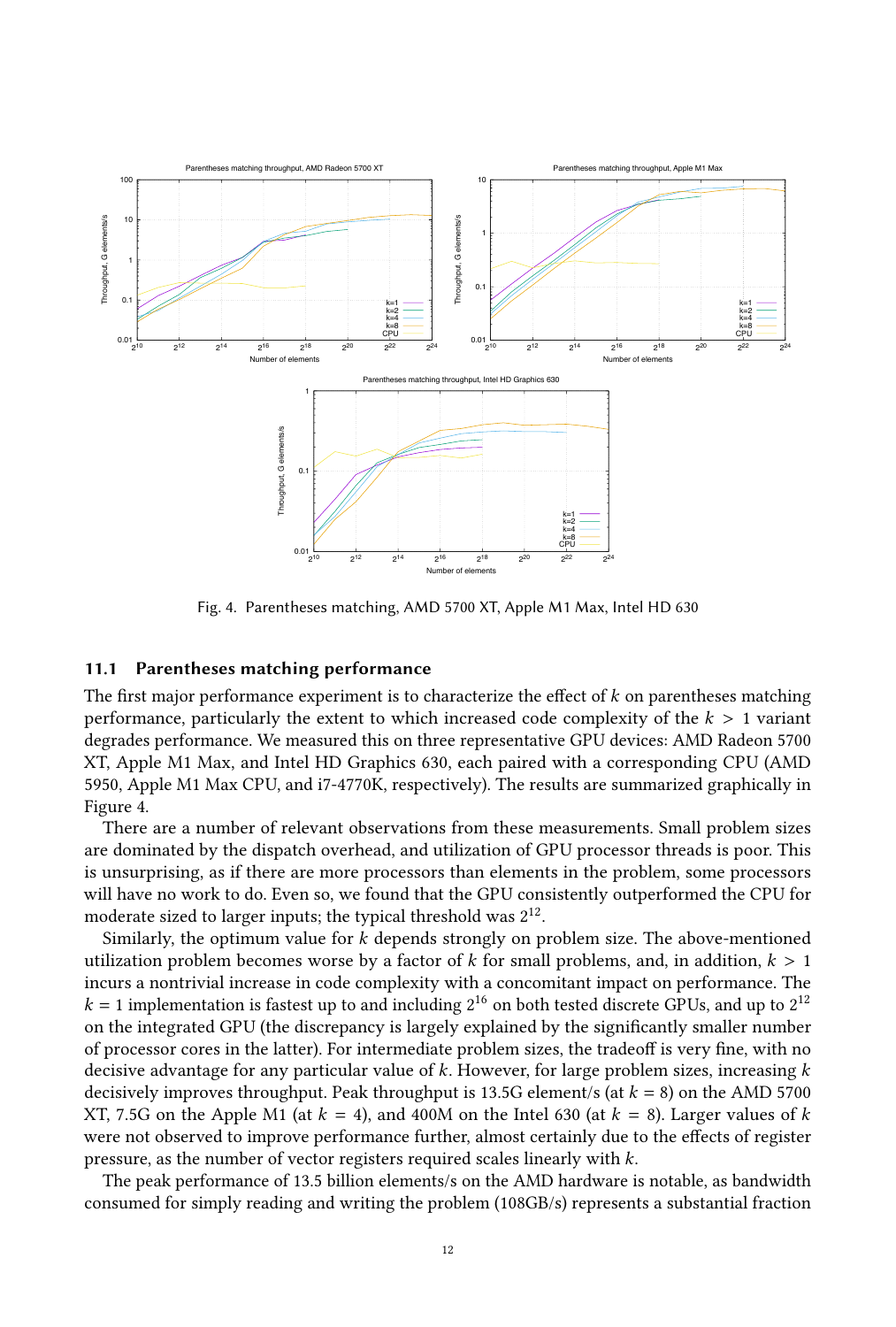<span id="page-12-0"></span>

Fig. 5. Bounding box union and intersection performance

(27%) of the raw memory bandwidth of the device (approximately 400GB/s), not counting any processing time for the matching algorithm itself. This device has particularly fast workgroup shared memory operations. Performance of the Intel 630 was less inspiring, also due to the relative performance of workgroup shared memory on that device.

Thus, we conclude that the choice of  $k$  is dependent on the problem size. Given that the 2D scenes we anticipate are unlikely to have more than a few tens of thousands of clip and blend nodes, we decided that  $k = 1$  was sufficient for the subsequent implementation work. Applications where larger problems sizes are common may benefit from a different choice. Of course, an adaptive approach where  $k$  is chosen in response to the problem size can optimize throughput further, but at nontrivial complexity cost.

#### 11.2 Bounding box performance

While parentheses matching performance informed implementation choices for the rest of the project (and may be interesting for other applications such as parsing), the main result of this paper is performance on the bounding box computation problem. This was measured on the same set of hardware as above, with the addition of an Nvidia GTX 1080. Results are summarized in Figure [5.](#page-12-0)

The major contours follow similar patterns as parentheses matching. The figure splits out the intersection and union tasks, but since they are so similar algorithmically it is not surprising that performance is similar as well.

On the discrete graphics cards and the M1 Max, the GPU performed the bounding box task with decisively higher performance than the CPU, especially for larger problem sizes; the ratio of peak performance of 5700 XT over 5950 CPU is approximately 12x. Similarly on M1 Max hardware it is approximately 6x (the paired CPU is especially notable for its single-thread performance), and the 1080 is in the same range. Sadly low-end integrated GPU devices such as the Intel 630 do not outperform the CPU on this task, again almost certainly due to poor relative performance of workgroup shared memory. More recent evolutions of the Intel GPU architecture move the location of shared memory from the L3 cache to the subslice, which should significantly improve performance.

#### 12 RELATED WORK

There is an extensive literature of algorithms for parentheses matching described in terms of the PRAM model. We will briefly survey those. Generally, an algorithm that runs on *n* processors in  $O(log n)$  time is straightforward, but adaptations to make it work-efficient add significant complexity.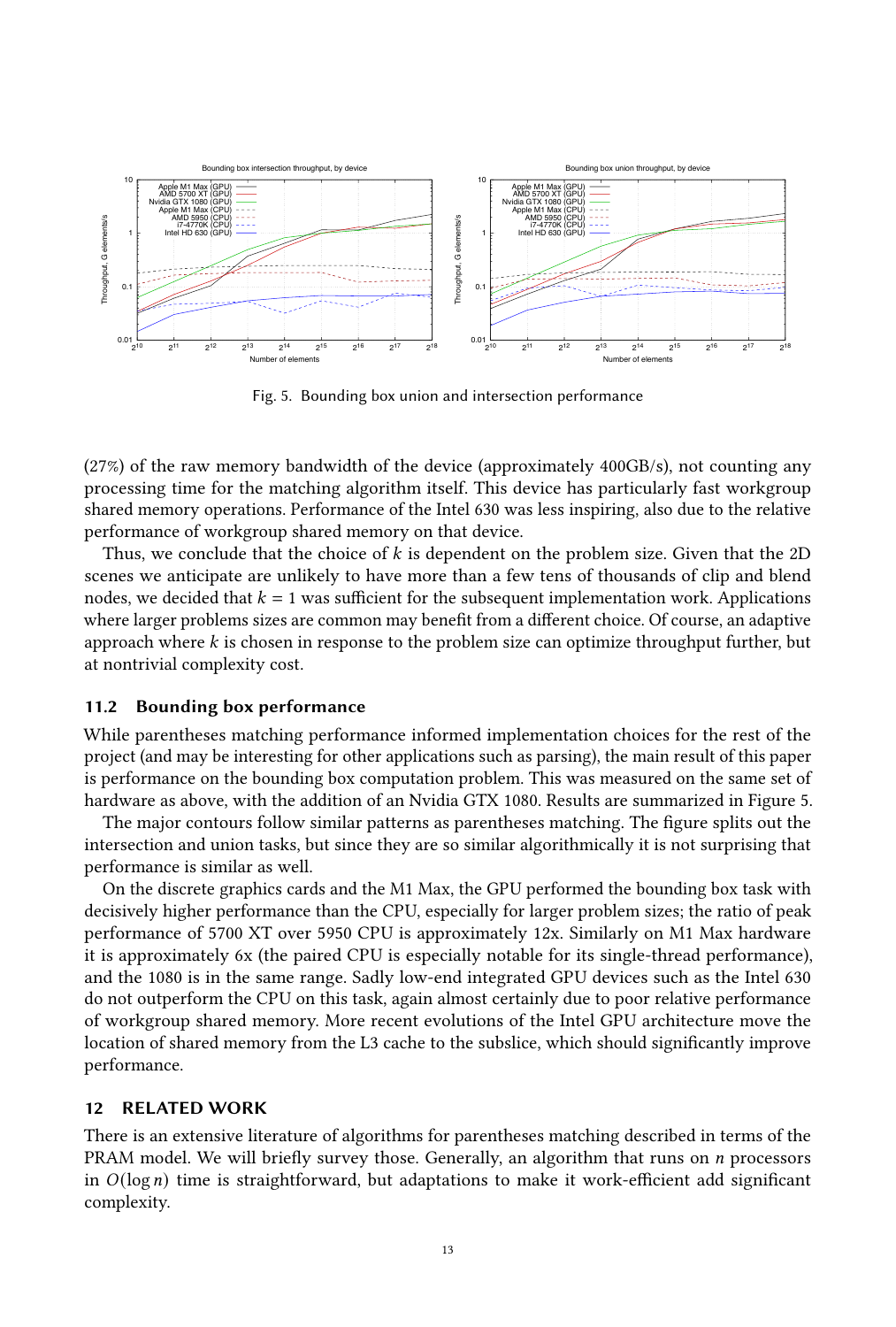The first work-efficient algorithm in the literature is [\[Bar-On and Vishkin 1985\]](#page-14-2). The core of this algorithm is essentially equivalent to the up-sweep of the bicyclic semigroup followed by efficient binary search; they don't describe it in terms of a single semigroup, but rather do two passes, one a simple prefix sum for nesting depth, the second an up-sweep using a minimum operation. Certainly on modern GPUs the bicyclic semigroup formulation is superior, as a single pass is more efficient than two, and the calculation of the semigroup itself compiles to a small number of inexpensive machine operations. The work-efficient adaptation depends on scans in both directions.

Much of the following literature is concerned with efficient execution on weaker PRAM variants, in particular EREW (exclusive read, exclusive write) rather than CREW (concurrent read, exclusive write). These concerns don't map well to actual GPU hardware. Indeed, after a dispatch boundary, having many threads read from the same location is a potentially good for performance, due to caching.

An example of work targeting the EREW model is [\[Prasad et al.](#page-14-4) [1994\]](#page-14-4). While the refinement of the theoretical execution model is of little interest when targeting actual GPU hardware, their Algorithm II is notable because it is effectively an in-place reduction of the stack monoid presented in this paper, though the monoidal structure was not identified as such in that paper.

The parentheses matching problem is very similar that of deriving parent and left sibling vectors from a depth vector. The depth vector is a representation of tree structure popular in the APL world, and it can readily be derived as a prefix sum of +1/-1 values corresponding to open and close parentheses in the input sequence, respectively. A highly parallel algorithm is given in Section 3.3 of [\[Hsu 2019\]](#page-14-5). This algorithm, however, is not work-efficient, but rather has an additional work factor proportional to the maximum depth of the tree. The present work has no such limitation, and tree depth is unbounded with no impact on performance.

The parentheses matching is related to prefix sum [\[Blelloch 1990\]](#page-14-8). The latter has both a solid theoretical foundation and a host of practical implementations on actual GPUs, of which a good early example is [\[Sengupta et al.](#page-14-11) [2008\]](#page-14-11). We have liberally adapted techniques used for efficient implementation of prefix sum on GPU to develop the algorithm presented here.

Perhaps the most recent relevant work regarding parentheses matching is [\[Voetter 2021\]](#page-15-0), an implementation of both a compiler and a JSON parser on modern GPUs in the Futhark language. Its approach to parentheses matching is a fairly straightforward adaption of [\[Bar-On and Vishkin](#page-14-2) [1985\]](#page-14-2), and of course they apply significant additional processing for lexical analysis and other tasks related to parsing.

## 13 DISCUSSION AND FUTURE WORK

The parentheses matching problem is similar in many ways to prefix sum, for which there is much work on efficient implementations. In particular, both can be represented as monoids, though the monoidal structure of parentheses matching is trickier than pure sums. In particular, for parentheses matching there are two monoids with different time/space tradeoffs, and only through their interleaving is a work-efficient algorithm possible. This algorithm is not merely theoretically work-efficient in a PRAM model, but maps well to efficient implementation on GPU using techniques similar to existing prefix sum implementations.

The main limitation of the proposed algorithm is that the presentation and implementation is a pipeline of 2 dispatches and is limited to inputs of size  $w^2k^2$ , where w is workgroup size and k is the number of elements processed per thread. In many cases it is possible to increase k to accommodate the problem size (as is the case for the motivating 2D graphics example), but as inputs scale up the algorithm would need to be extended to 3 or more dispatches. A typical 2D graphics scene has at most a few million total nodes, of which a small fraction are clip and blend nodes, so whether such extension to larger problems is needed depends on the problem being solved.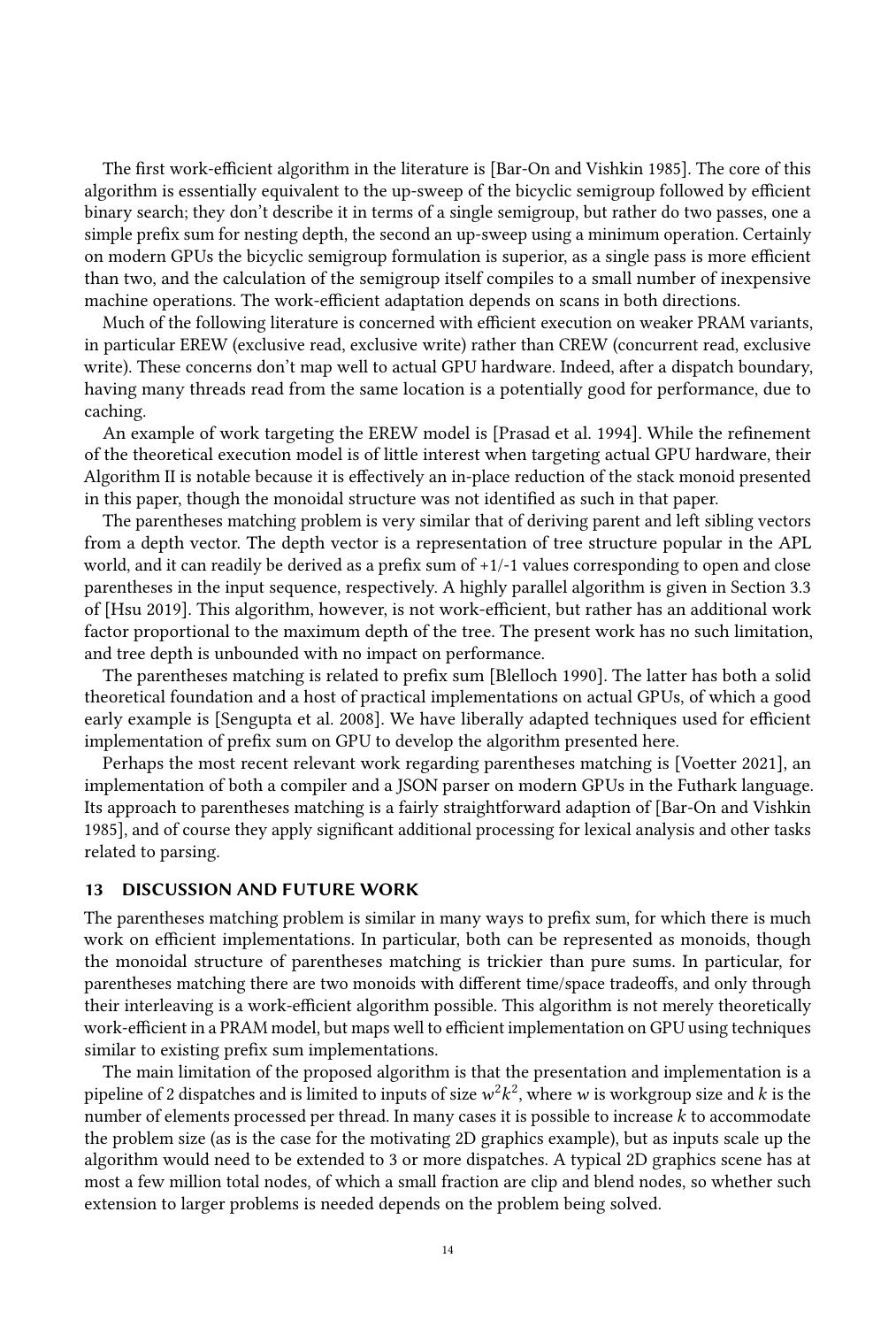There are a few different approaches for handling larger problem sizes, depending on the exact application. If the nesting depth can be bounded by  $wk$ , then the most straightfoward approach is a standard tree reduction applied at workgroup granularity; this is work-efficient and straightforward to implement. If unbounded nesting depth is required, other tradeoffs exist.

This work uses a portable subset of the GPU computation model, using workgroup shared memory to communicate between threads within a dispatch, and multiple dispatches to pass data from one workgroup partition to another. The state of the art in high performance prefix sum implementations is decoupled look-back[\[Merrill and Garland 2016\]](#page-14-12), which performs a single pass rather than multiple dispatches, and uses message passing between workgroups to propagate the partial results. The primary performance advantage of this technique is eliminating the need to read the input twice, which is important because prefix sum is usually limited by raw memory bandwidth. It may be interesting to apply such a single-pass technique to the parentheses matching problem, though it may be tricky, and it is not obvious that memory bandwidth is the limiting factor. Similarly, it is worth exploring whether subgroups can speed the communication of partial results between threads, compared with workgroup shared memory, though with an increase in the difficulty of writing portable compute shader code.

While we've focused on computation of bounding boxes and presented performance data for that problem, the techniques generalize to other applications. While bounding boxes happen to be idempotent and commutative, the algorithm does not depend on those properties. In fact, it can compute any monoid, and it may well be interesting to explore further applications of the techniques, applied to other monoids.

For both the bounding box problem and other potential applications, this work should help make parsing and other manipulation of tree-structured data practical for implementation on GPU, pushing past the common misconception that this work is inherently serial and must be run on CPU.

#### **REFERENCES**

- <span id="page-14-0"></span>Richard J. Anderson, Ernst W. Mayr, and Manfred K. Warmuth. 1989. Parallel approximation algorithms for bin packing. Information and Computation 82, 3 (1989), 262–277. [https://doi.org/10.1016/0890-5401\(89\)90003-5](https://doi.org/10.1016/0890-5401(89)90003-5)
- <span id="page-14-2"></span>Ilan Bar-On and Uzi Vishkin. 1985. Optimal Parallel Generation of a Computation Tree Form. ACM Trans. Program. Lang. Syst. 7, 2 (apr 1985), 348–357.<https://doi.org/10.1145/3318.3478>
- <span id="page-14-8"></span>Guy E Blelloch. 1990. Prefix Sums and Their Applications. In Synthesis of parallel algorithms. Morgan Kaufmann Publishers Inc., 35–60.<http://citeseerx.ist.psu.edu/viewdoc/summary?doi=10.1.1.47.6430>
- <span id="page-14-7"></span>A. H. Clifford and G. B. Preston. 1967. The Algebraic Theory of Semigroups. American Mathematical Society.
- <span id="page-14-10"></span>Mark Harris, Shubhabrata Sengupta, and John D. Owens. 2007. Parallel Prefix Sum (Scan) with CUDA. In GPU Gems 3, Hubert Nguyen (Ed.). Addison Wesley, Chapter 39, 851–876.
- <span id="page-14-9"></span>W. Daniel Hillis and Guy L. Steele. 1986. Data Parallel Algorithms. Commun. ACM 29, 12 (Dec. 1986), 1170–1183. <https://doi.org/10.1145/7902.7903>
- <span id="page-14-5"></span>Aaron W. Hsu. 2019. A data parallel compiler hosted on the GPU. Ph. D. Dissertation. Indiana University.
- <span id="page-14-3"></span>Christos Levcopoulos and Ola Petersson. 1992. Matching parentheses in parallel. Discrete Applied Mathematics 40, 3 (1992), 423–431. [https://doi.org/10.1016/0166-218X\(92\)90011-X](https://doi.org/10.1016/0166-218X(92)90011-X)
- <span id="page-14-12"></span>Duane Merrill and Michael Garland. 2016. Single-pass Parallel Prefix Scan with Decoupled Lookback. Technical Report NVR-2016-002. Nvidia.
- <span id="page-14-1"></span>Štěpán Plachý and Jan Janoušek. 2020. On Synchronizing Tree Automata and Their Work–Optimal Parallel Run, Usable for Parallel Tree Pattern Matching. In SOFSEM 2020: Theory and Practice of Computer Science. Springer International Publishing, Cham, 576–586.
- <span id="page-14-4"></span>S.K. Prasad, S.K. Das, and C.C.-Y. Chen. 1994. Efficient EREW PRAM algorithms for parentheses-matching. IEEE Transactions on Parallel and Distributed Systems 5, 9 (1994), 995–1008.<https://doi.org/10.1109/71.308536>
- <span id="page-14-11"></span>Shubhabrata Sengupta, Mark Harris, and Michael Garland. 2008. Efficient Parallel Scan Algorithms for GPUs. Technical Report NVR-2008-003. Nvidia.
- <span id="page-14-6"></span>Elias Stehle and Hans-Arno Jacobsen. 2019. ParPaRaw: Massively Parallel Parsing of Delimiter-Separated Raw Data. CoRR abs/1905.13415 (2019). arXiv:1905.13415<http://arxiv.org/abs/1905.13415>